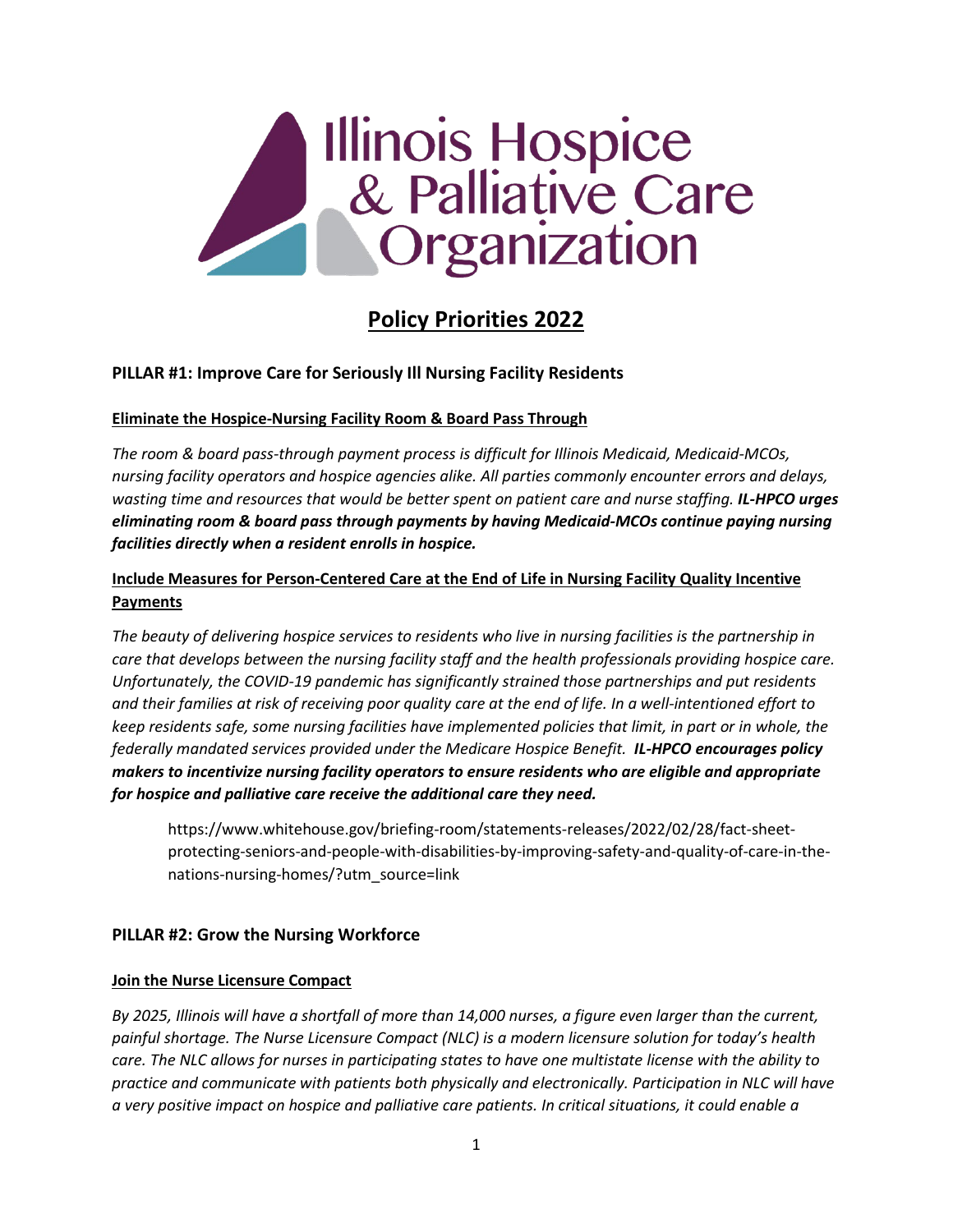*nurse across the border, who is minutes away, to provide relief to a suffering patient. Further, it could allow hospice providers, who offer 24/7 support for vulnerable families via telephone, the flexibility to use nurses in another Compact state for this purpose, making an important difference when a person is near the end of life. IL-HPCO urges the State of Illinois to pass legislation approving participation in the NLC immediately.*

# **PILLAR #3: Access to High Quality Community-Based Palliative Care**

## **Establish Standards for Community-Based Adult Palliative Care**

Multiple private and public funders and researchers have collected high quality evidence to inform the design of a core set of services that will benefit patients and their families when facing a serious illness. This evidence allows Illinois to create clear and consistent expectations for consumers, providers and payors who are stakeholders in the delivery of adult community-based palliative care. This includes the ability to:

- Set criteria for patient assessment and eligibility to receive services
- Establish a set of covered services essential to quality care
- Define minimum interdisciplinary team competencies and capabilities
- Determine targeted data collection requirements to establish the cost and quality of services and document a shift away from care that is not aligned with a patient's wishes.
- Ensure equity and access to all eligible and appropriate individuals

## **IL-HPCO supports legislation to establish state standards for community-based, adult palliative care consistent with data demonstrating a positive impact on patient outcomes and experience.**

## **Operationalize the Medicaid Pediatric Palliative Care Benefit**

*While we cannot change a prognosis, we can change how we care for seriously ill children and their families in the Illinois Medicaid program. For this population, the American Academy of Pediatrics (AAP) recommends that interdisciplinary palliative care begin at the time of diagnosis and continue through the course of illness, providing specialized family-centered support, including pain and symptom management, and addressing the unique psychological, social, developmental, and spiritual needs of children and their families. Now more than ever, there is evidence that we can minimize suffering and keep children out of the hospital by insuring they have medical resources and support available at home. IL-HPCO urges the Illinois Department of Healthcare and Family Services to implement the Medicaid Pediatric Palliative Care program as soon as possible.*

## **PILLAR #4: Equitable Access to Care that Improves Quality of Life During Serious Illness**

## **Improve Equitable Delivery of Hospice & Palliative Care Services**

*Disproportionately under resourced communities experience great challenges in the face of serious illness. Furthermore, race, sexual orientation, gender identity, culture, trauma history, and other factors*